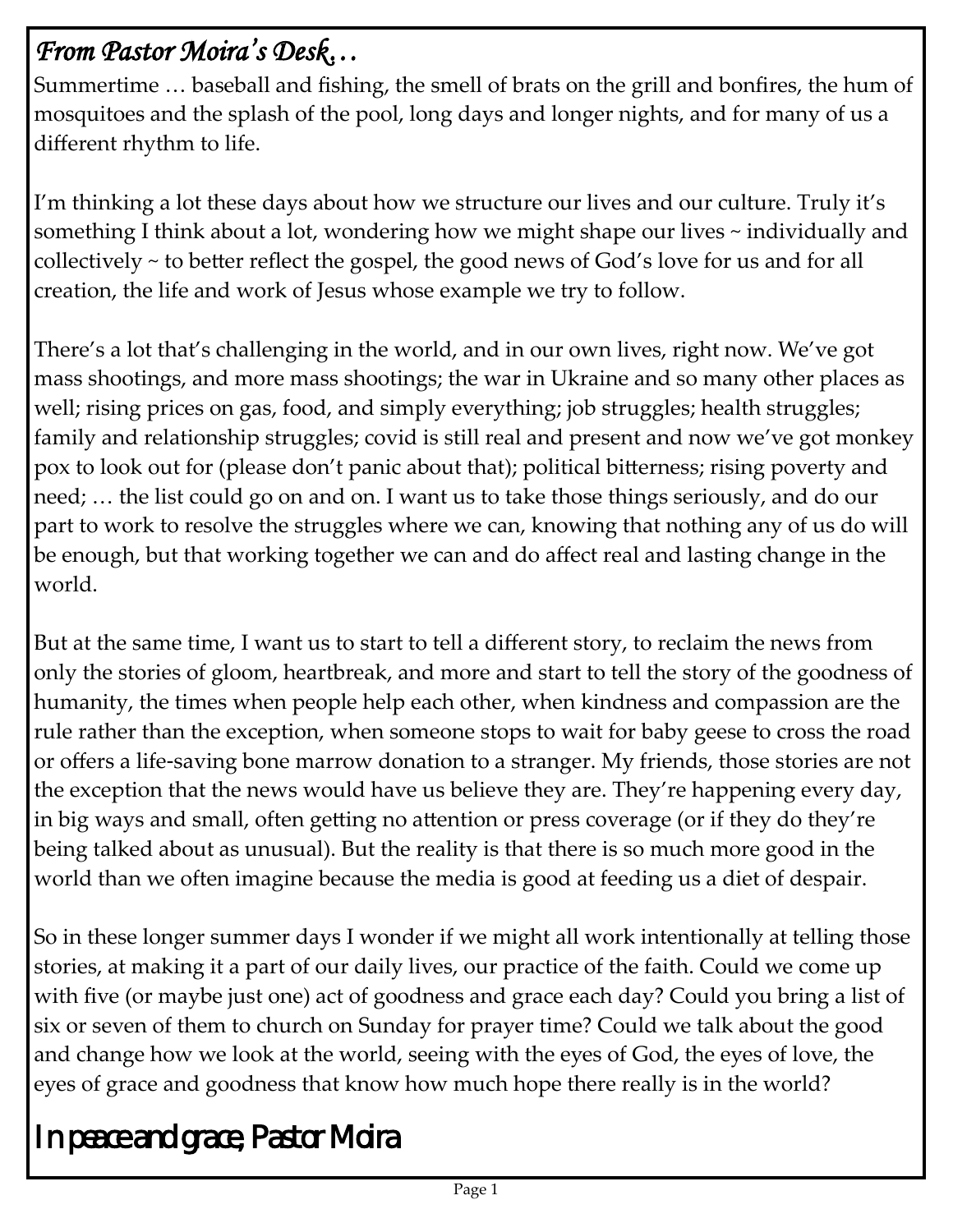### **News From UCCI (our Wisconsin Conference Church Camps)**

Dear friends of the Wisconsin Conference United Church of Christ,

We greet you in the hope of the Resurrection as signs of springtime lift our spirits! On behalf of the boards of directors of both the Wisconsin Conference and United Church Camps, Inc., we want to communicate with you directly and transparently about some challenges and opportunities we face as partner organizations in a key component of the mission and ministry of the Wisconsin Conference. As many of you know, the lengthy pandemic has taken a particularly hard toll on UCCI. After two years of drastically reduced programming, UCCI faces a potentially insurmountable level of debt. Were it not for the very generous gifts received in our 2020 "Keep the Fires Burning" campaign and two Paycheck Protection Program loans, both now forgiven, UCCI would have been faced with the almost certain sale of one of our precious camp and retreat centers. The Conference board of directors has extended an additional \$250,000 loan to assist UCCI through the summer programming season.

Assuming the worst of the pandemic is behind us, we are taking several steps toward an eventual season of solvency, allowing all three UCCI ministry sites to continue to offer hospitality, programming, and sacred outdoor experiences. This process involves a rigorous evaluation of programming, staffing, facility use, and options for repositioning our Outdoor Ministries for greater efficiency.

A key component of our faithful stewardship, and of UCCI's future success, includes a bold and purposeful reset at Daycholah Center, formerly known as Pilgrim Center. A task force is currently working on a new mission plan, aimed at retaining faith formation as a priority while expanding programming to a wider constituency, and cultivating new partnerships for retreat, camping, and recreational opportunities. Our boards of directors are discerning together how to best leverage the collective strengths, assets, and leadership capabilities of both organizations to position UCCI for a strong and viable future. We ask for your prayers and trust as we contemplate the options and listen for the guidance of the Holy Spirit. The pandemic has prompted significant changes, and accelerated many trends, in Church and culture. Thus, we are mindful of both the implications and opportunities this presents for the entire ecosystem of the United Church of Christ in Wisconsin.

Together we remain convinced that our Outdoor Ministries will thrive post-COVID. While the Church continues to navigate declines in membership there remains a deep hunger in the hearts of many to find meaning in life, and to touch the sacred through the beauty of nature and the sharing of relationships.

We want you to know this process of discernment must include some big options. The collective wisdom and creative energy of our collaborating boards brings steady reassurance that the way forward will be Spirit led, strategically planned, and diligently carried out.

While our current deliberations will take a few more months, please know that our intention is to communicate with you again by midsummer.

On behalf of our boards of directors, we remain faithfully yours in Christ, The Rev James Schleif, interim director United Church Camps Inc The Rev Franz Rigert, conference minister Wisconsin Conference UCC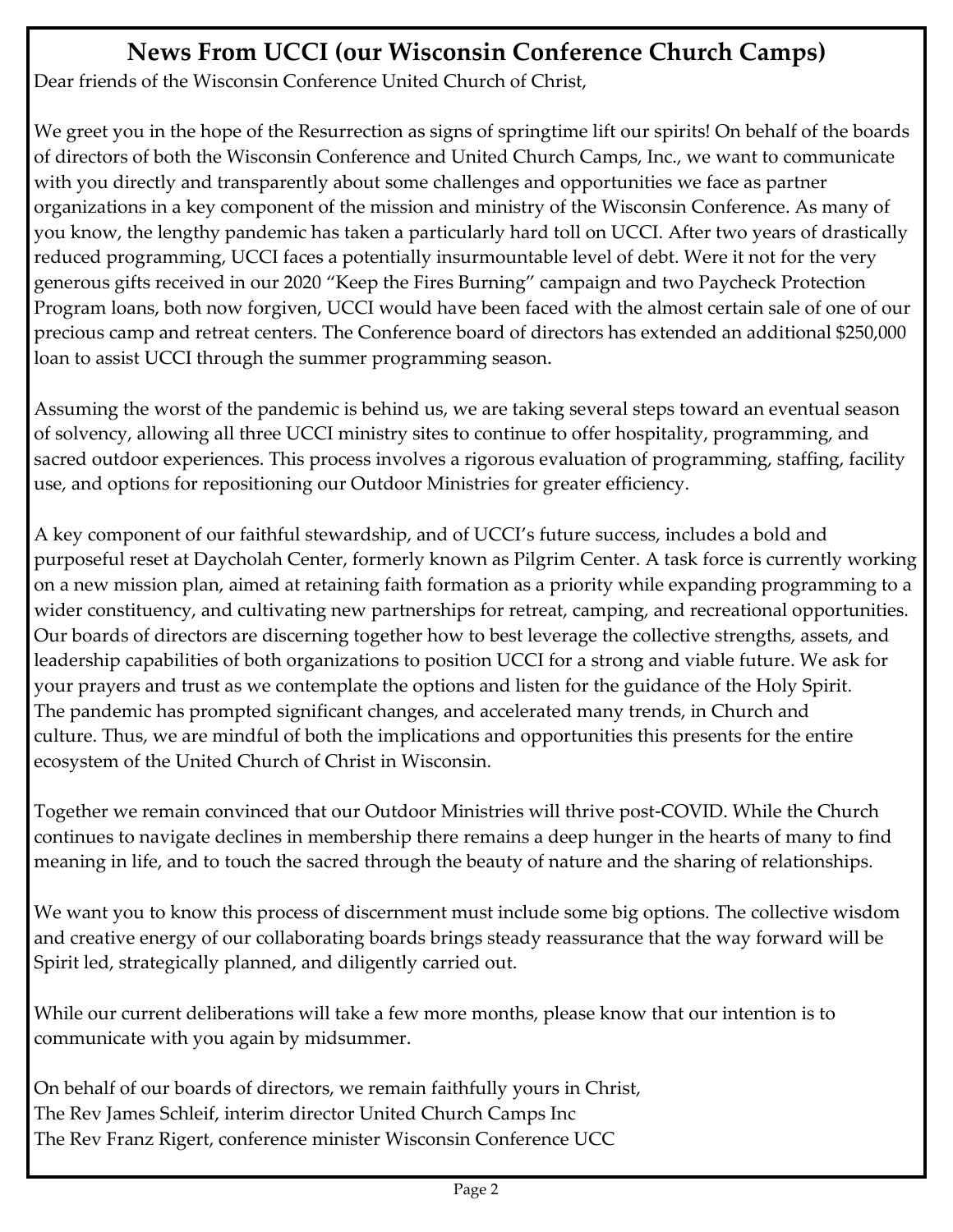#### *Church Council "Preliminary" Meeting Minutes May 10, 2022*

The meeting was called to order by President Pat Schomisch with Trevor Rohloff, Todd St. John, Dallas Waterstradt, Connie Wheeler and Pastor Moira Finley present.

The meeting was opened with a prayer from Pastor Moira Finley.

A motion was made by Dallas Waterstradt and seconded by Todd St. John to accept the minutes from last month. Motion passed.

A motion was made by Connie Wheeler and seconded by Trevor Rohloff to accept the Financial Secretary's and Treasurer's reports. Motion passed.

#### **Pastors Report**

- Conducted in person and virtual Worship Services, 2 funerals
- Attended church meetings, administrative meetings, and group meetings

#### **Committee Reports**

**Membership:** Nothing to report at this time.

**Christian Ed:** Christian Family Home day was celebrated on May 8 with handing out flowers to all. Last Sunday School class will be May 21. Next meeting is August 2 at 7:00 pm.

**Music / Worship:** Meeting on May 15 after worship service.

**House/Building Grounds:** Gary is waiting on more quotes for the plastering. Elevator maintenance was done on April 26 and found the phone in the elevator was not working, replaced the phone and it is now working.

**Stewardship:** We will be collecting for Strengthen the Church during June and the Fire Department for July.

**Cemetery:** Nothing to report at this time.

**Endowment:** Nothing to report at this time.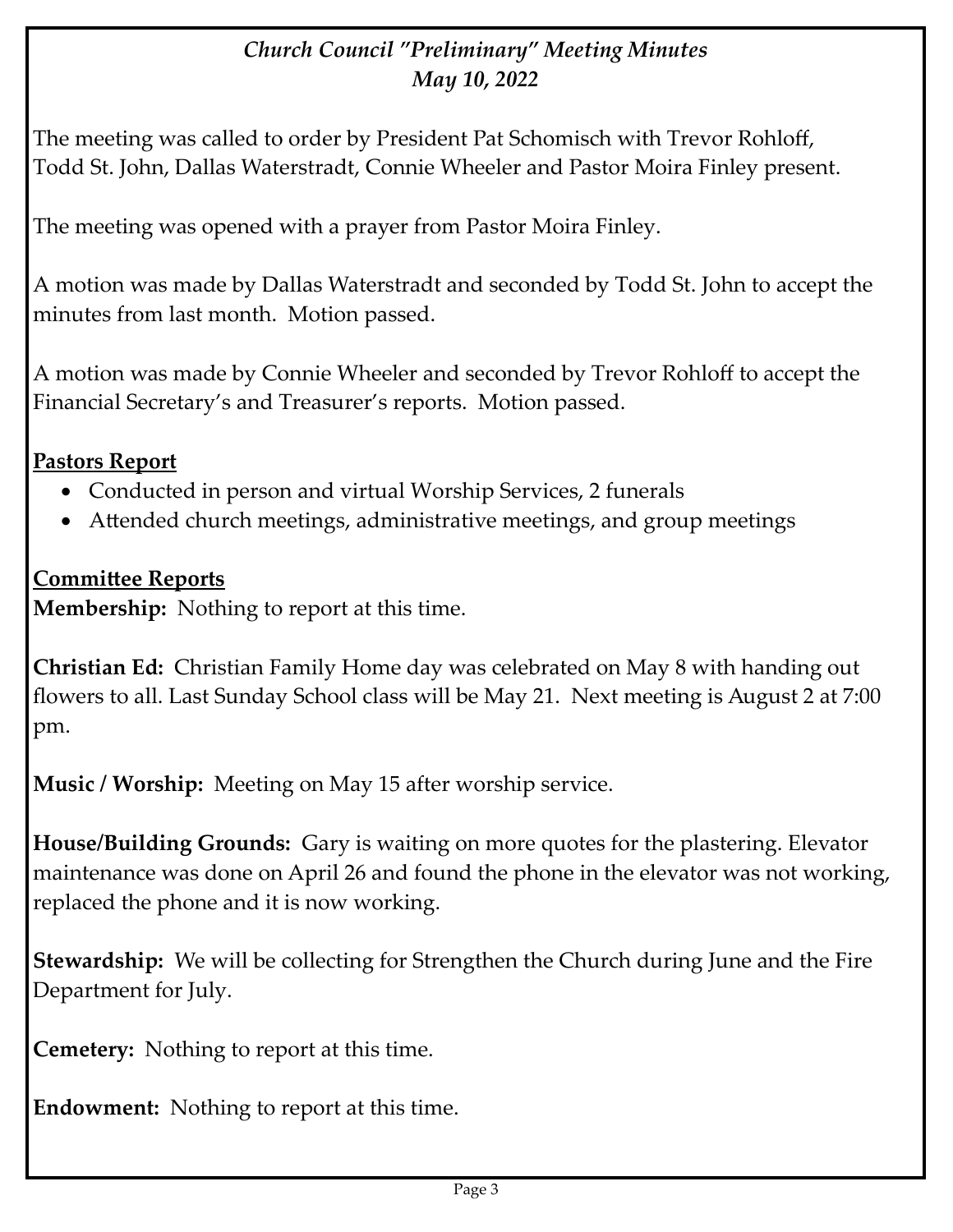**Women's Guild:** They met on May 4. Nursery items were purchased and received. Rummage Sale dates are June 16-18 and 23-25. Items can be brought to the church at any time, Please place items near the designated areas.

#### **Old Business:**

- We are waiting on supplies for the window, hope to be in mid-May.
- There will be a congregational meeting on May 22 to approve the updated by-laws, and to approve the raised gardens project.

#### **New Business:**

• We looked at the results of the Easter breakfast. We served about 80 people. We collected about \$400 from the table offerings. We are still deciding on where that will be distributed. Pastor Moira made notes for next year.

#### **Prayers and Thank You's**:

Keep Sally's mom in your prayers.

A motion was made by Todd St. John and seconded by Dallas Waterstradt to adjourn the meeting. Motion passed.

**Next Council Meeting** will be Tuesday, June 14, 2022 at 6:30 pm.

The meeting ended with the Lord's Prayer.

### **Congregational Meeting ~ UPDATE**

Thank you to everyone who stayed for our meeting on May 22nd. The bylaws changes and the garden project were approved. Gary Vander Linden updated us on his work (for over a year) to get quotes for repairing the plastering in the bell tower and narthex (east side of sanctuary). Look for an article in this newsletter about the garden project's next steps.

# THANK YOU!

Thank you to everyone who came to my 20th anniversary party, and everyone who couldn't be there, but sent wishes and cards. We had a wonderful day - a break in the heat and glorious sunshine filled the day. We had food, and drink, and laughter. We had folks from all three churches talking, and enjoying each other's company. Special thanks to Mona Ashenbrenner, Michelle Hert & Jenny Mitchell for all their hard work coordinating everything!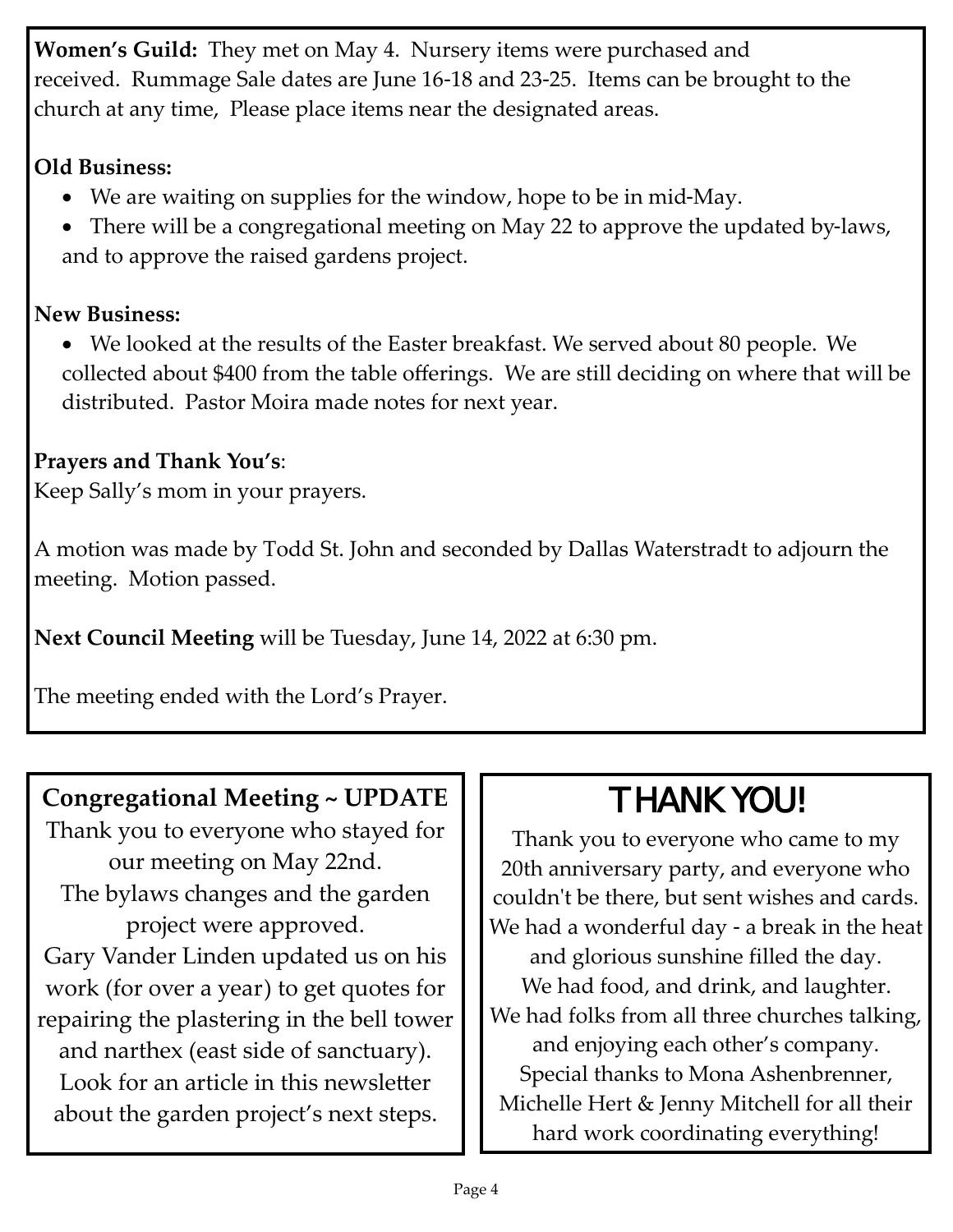# **Parish Celebrations**

*If your special day is incorrect, please let Pastor Moira know.*

|      | <b>June Birthdays</b>   | <b>June Anniversaries</b> |  |  |  |
|------|-------------------------|---------------------------|--|--|--|
| 2nd  | <b>Tammy Zuleger</b>    | June 4th                  |  |  |  |
|      | 3rd  Wayne Schmidt      | Stephen & Barbara Sassman |  |  |  |
|      | 5th  Carol Schmidt      |                           |  |  |  |
|      | 8th  David Hooyman      | June 7th                  |  |  |  |
| 13th | <b>Trevor Rasmussen</b> | Steven & Cheryl Pingel    |  |  |  |
|      | Devin Schmidt           |                           |  |  |  |
| 14th | Gary Vander Linden      | June 8th                  |  |  |  |
| 16th | <b>Marion</b> Jones     | Donald & Ann Peotter      |  |  |  |
| 18th | Jan Boman               |                           |  |  |  |
| 19th | <b>Cheryl Pingel</b>    | 9th                       |  |  |  |
|      | <b>Ryan Pingel</b>      | David & Mary Tesch        |  |  |  |
| 20th | Taycie Schmidt          |                           |  |  |  |
|      | 21st  Connie Rohloff    | 21st                      |  |  |  |
|      | 22nd  Paul Sassman      | Gregory & Barbara Volkman |  |  |  |
| 23rd | <b>Heather Lison</b>    | David & Brenda Holz       |  |  |  |
|      | <b>Tyler Biese</b>      | Tim & Connie Shannon      |  |  |  |
| 24th | Karen Arnold            |                           |  |  |  |
|      | 25th  Eugene Blake      | 22nd                      |  |  |  |
| 28th | <b>Judy Samson</b>      | Marc & Kristin Roesler    |  |  |  |
| 30th | Cheryl Duhm             |                           |  |  |  |
|      | David Holz              | 28th                      |  |  |  |
|      |                         | Michael & Carla Holz      |  |  |  |
|      |                         | Lindsay & Steve Seefeldt  |  |  |  |
|      |                         |                           |  |  |  |
|      |                         | 30th                      |  |  |  |
|      |                         | Kurt & Debbie Boettcher   |  |  |  |

*Apologies to Brandon & Melissa Rohloff whose anniversary on May 31 was accidently left off the May newsletter list.*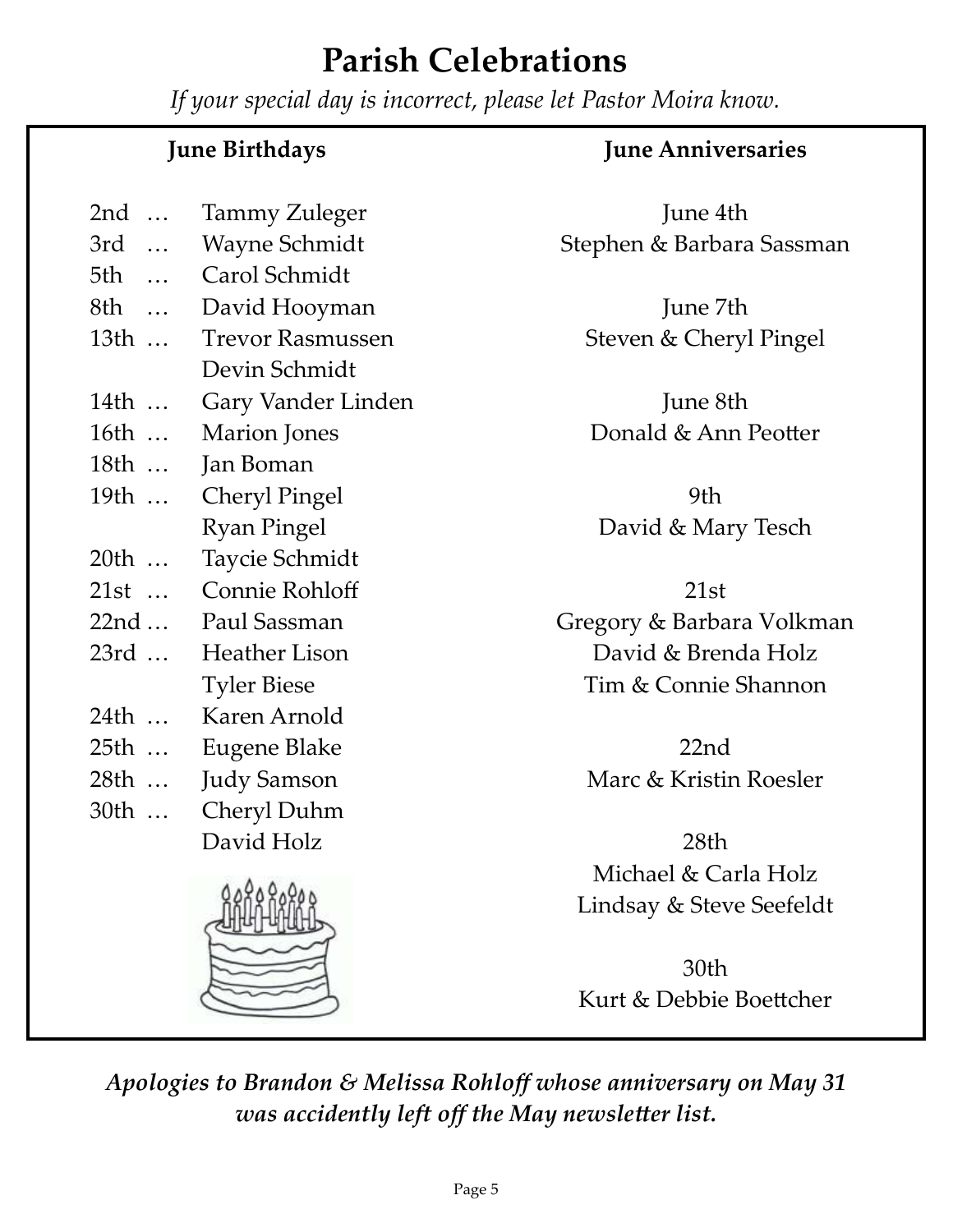*Reader & Greeter Schedule*  If you are not able to make it on your assigned day, please let Connie Wheeler & Pastor Moira know. Greeters also help serve communion.

#### **June 5, 2022 ~ Pentecost & Communion**

Reader Robin Schmidt Greeters Gary Vander Linden Bonnie Vander Linden Robin Schmidt Lisa Waterstradt

#### **June 12, 2022**

Reader Robin Schmidt Greeters Barry Zuleger Steve Hanson

#### **June 19, 2022 ~ Father's Day**

Reader Bob Menning Greeters Bob Menning Carla Menning

#### **June 26, 2022**

Reader Randy Miller Greeters Kelly Stevens Dallas Waterstradt

# **Rummage Sale**

Thursday - Saturday June 16, 17 & 18 and June 23, 24 & 25 8am to 5pm each day

Sign-up sheets for set up, sales & clean up are in the sanctuary now!

*If you'd like to work and aren't at church, please give a call to Pastor Moira and we'll get you on the chart!*

Please, if you can have your items to church by Sunday June 12th that will give us time to get everything set up, sorted & priced before the sale without panicking!

# **Special Offering For Ukraine**

As the war continues, we will continue receiving contributions to help refugees & others affected by the violence. Look for the envelopes with the Ukrainian flag. Please make checks out to church and put "Ukraine Aid" in the memo line.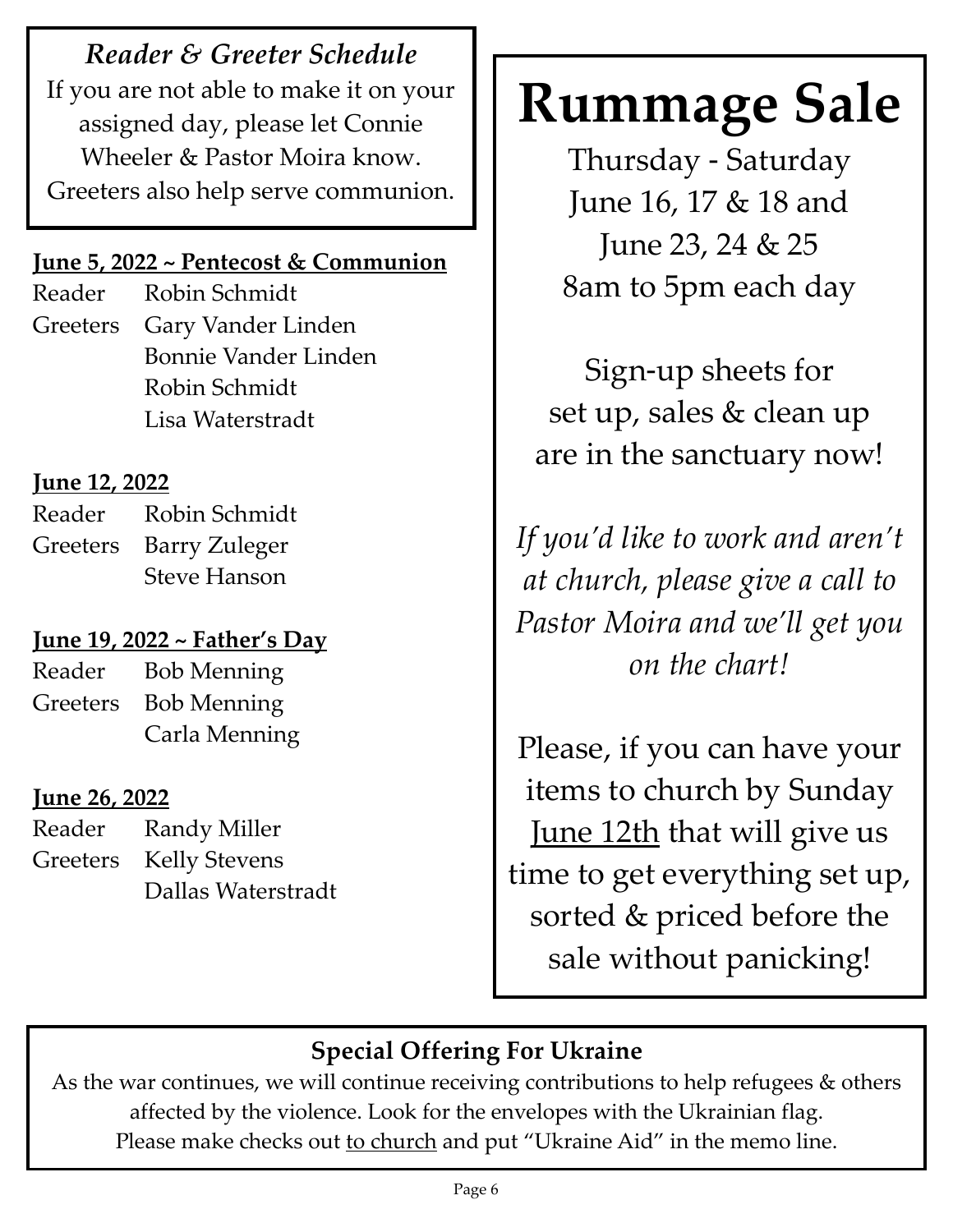| St. John's United Church of Christ Financial Secretary's Report ~ APRIL 2022 |            |            |            |            |  |                          |              |  |  |  |
|------------------------------------------------------------------------------|------------|------------|------------|------------|--|--------------------------|--------------|--|--|--|
|                                                                              | 04/03/2022 | 04/10/2022 | 04/17/2022 | 04/24/2022 |  | <b>Direct</b><br>Deposit | <b>Total</b> |  |  |  |
| Checking<br>deposit                                                          | 2,677.50   | 1,476.00   | 2,127.00   | 2,984.00   |  | 300.00                   | 9,564.50     |  |  |  |
|                                                                              |            |            |            |            |  |                          |              |  |  |  |
| <b>Member Giving Towards Budget</b>                                          |            |            |            |            |  |                          |              |  |  |  |
|                                                                              | 04/03/2022 | 04/10/2022 | 04/17/2022 | 04/24/2022 |  | <b>Direct</b><br>Deposit | <b>Total</b> |  |  |  |
| <b>General Fund</b>                                                          | 2,142.50   | 1,396.00   | 1,660.00   | 2,961.00   |  | 300.00                   | 8,459.50     |  |  |  |
| Total<br><b>Member</b><br>Contributions                                      | 2,142.50   | 1,396.00   | 1,660.00   | 2,961.00   |  | 300.00                   | 8,459.50     |  |  |  |
|                                                                              |            |            |            |            |  |                          |              |  |  |  |
| Other Income (in & out funds and income for designated purposes)             |            |            |            |            |  |                          |              |  |  |  |
|                                                                              | 04/03/2022 | 04/10/2022 | 04/17/2022 | 04/24/2022 |  | <b>Direct</b><br>Deposit | <b>Total</b> |  |  |  |
| <b>Building Fund</b>                                                         | 25.00      | 30.00      | 25.00      | 10.00      |  |                          | 90.00        |  |  |  |
| <b>One Great Hour</b><br>Of Sharing                                          | 5.00       |            |            |            |  |                          | 5.00         |  |  |  |
| Endowment<br>Fund                                                            | 10.00      | 30.00      | 5.00       |            |  |                          | 45.00        |  |  |  |
| Ukraine Aid                                                                  | 445.00     | 10.00      |            |            |  |                          | 455.00       |  |  |  |
| <b>UCCI</b> (Camp)                                                           | 50.00      | 10.00      | 30.00      |            |  |                          | 90.00        |  |  |  |
| <b>Easter Breakfast</b>                                                      |            |            | 407.00     | 13.00      |  |                          | 420.00       |  |  |  |
| <b>Total Other</b><br>Income                                                 | 535.00     | 80.00      | 467.00     | 23.00      |  |                          | 1,105.00     |  |  |  |
|                                                                              |            |            |            |            |  |                          |              |  |  |  |
| <b>Total Checking</b><br>Deposit                                             | 2,677.50   | 1,476.00   | 2,127.00   | 2,984.00   |  | 300.00                   | 9,564.50     |  |  |  |

**Feel free to continue sending your contributions by mail: St. John's UCC PO Box 264 Black Creek, WI 54106** If you have questions, please be in touch with Lizzie Tesch or Dallas Waterstradt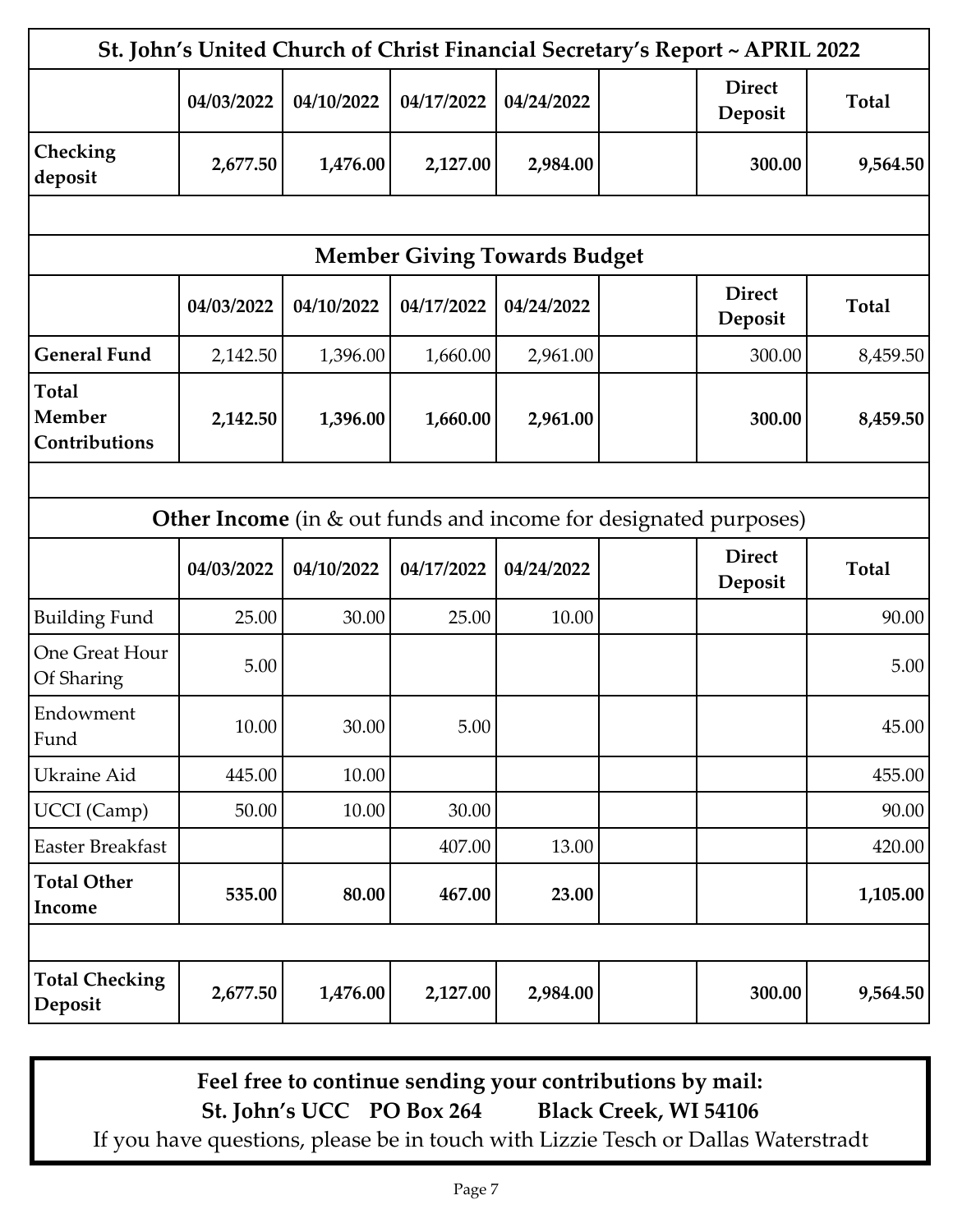#### **Building Fund Beginning Balance** \$19,333.27 Deposits \$90.00 Interest \$0.00 Disbursements \$0.00 Ending Balance \$19,423.27 **Memorial Fund** Beginning Balance \$9,685.47 Deposits \$0.00 Disbursements \$0.00 Ending Balance \$9,685.47 **Organ Fund** Beginning Balance \$4,455.00 Deposits \$0.00 Disbursements \$0.00 Ending Balance \$4,455.00 General Fund<br>Beginning Balance \$27,128.70 Interest \$0.51 Deposits \$9,474.50 Disbursements (\$10,424.16) Ending Balance \$26,179.55 **Boiler/Furnace Fund** Beginning Balance \$1,800.00 Deposits \$0.00 Disbursements \$0.00 Ending Balance \$1,800.00 **Stained Glass Fund** Beginning Balance \$35,000.00 Deposits \$0.00 Disbursements \$0.00 Ending Balance \$35,000.00 **Plastering Fund** Beginning Balance \$2,252.00 Deposits \$0.00 Disbursements \$0.00 Ending Balance \$2,252.00 Totals Beginning Balance \$99,654.44 **YTD Membership Giving \$38,402.50 YTD Expenses** (\$34,326.64) **Net Amount\* \$4,075.86 \* excludes contributions and disbursements for special offerings**

#### **St. John's United Church of Christ Treasurer's Report ~ APRIL 2022**

Deposits  $\text{\$9,564.50}$ Interest \$0.51 Disbursements (\$10,424.29) Ending Balance \$98,795.29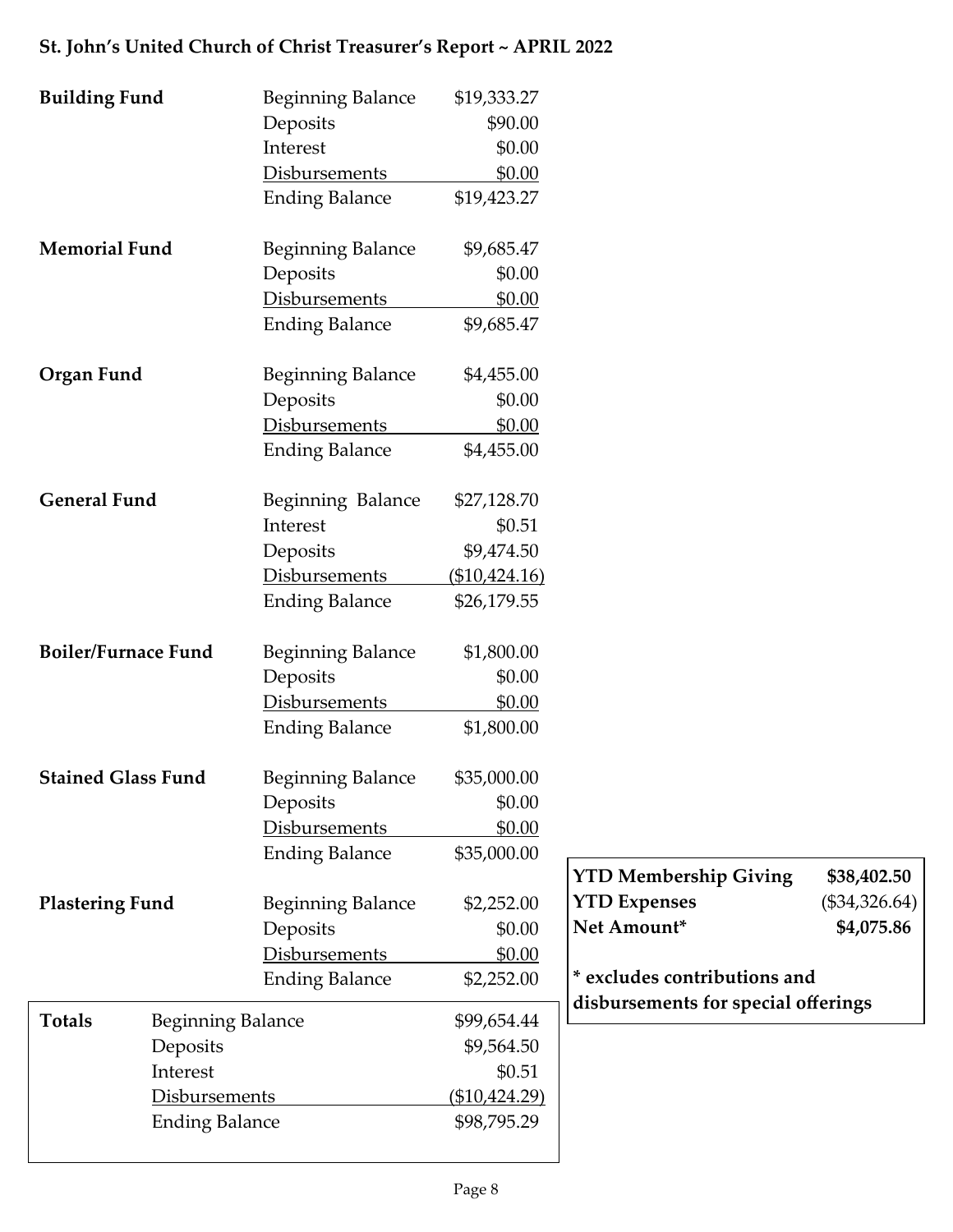## **Women's Guild News**

The Women's Guild met on Wednesday May 4, 2022 with nine members present at 1:30pm. Our devotional leader was Roberta Lorenz. She lead us in prayer and shared several stories from her book of many "Small Miracles" - when a stranger pays a grocery bill for someone who didn't have enough money to pay; another of kids playing hide and seek and the youngest kid hid in a refrigerator and nearly died, but with the luck of a dear friend opened the door in time (be very careful); another family of not having much communication brought happiness with bags of groceries when in need—try to keep in touch. Joy and love is precious. Waste not, want not. A penny saved is a penny earned. The best things in life are free—if you're a bird. Sticks and stones may break your bonds, but names will never hurt you. Share and share alike. It's better to forgive than to fight. We all have a lot to be thankful for. She closed with prayer.

The offering was taken and the business meeting was called to order by President Roberta Lorenz. The secretary and treasurer's reports were read and approved with \$10,332.33 in the general fund and \$497.98 in the memorial fund.

We thanked Karen Arnold, Bobbi Jo Figlinski and others for setting up the beautiful flowers at Easter and volunteering for 2023. Thanks to the Council for setting up the Easter Breakfast.

The nursery is getting new changes. Parents gave the guild some ideas. A motion was made and seconded that the guild will give up to \$600 towards the nursery. Motion carried.

Rummage sale items can be brought in for the sale on June 16, 17, 18 & 23, 24, 25. Flyers are being prepared. Mother's Day & Family Home day are being taken care of.

We closed with the Lord's Prayer in unison, sang the doxology, and were served a delicious butterscotch dessert by Jan Rohloff, our hostess.

Our next meeting will be Wednesday June 1, 2022 at 1:30pm with Audrey Hooyman-Blake with devotions and Roberta Lorenz as hostess.

*Audrey Hooyman-Blake, secretary*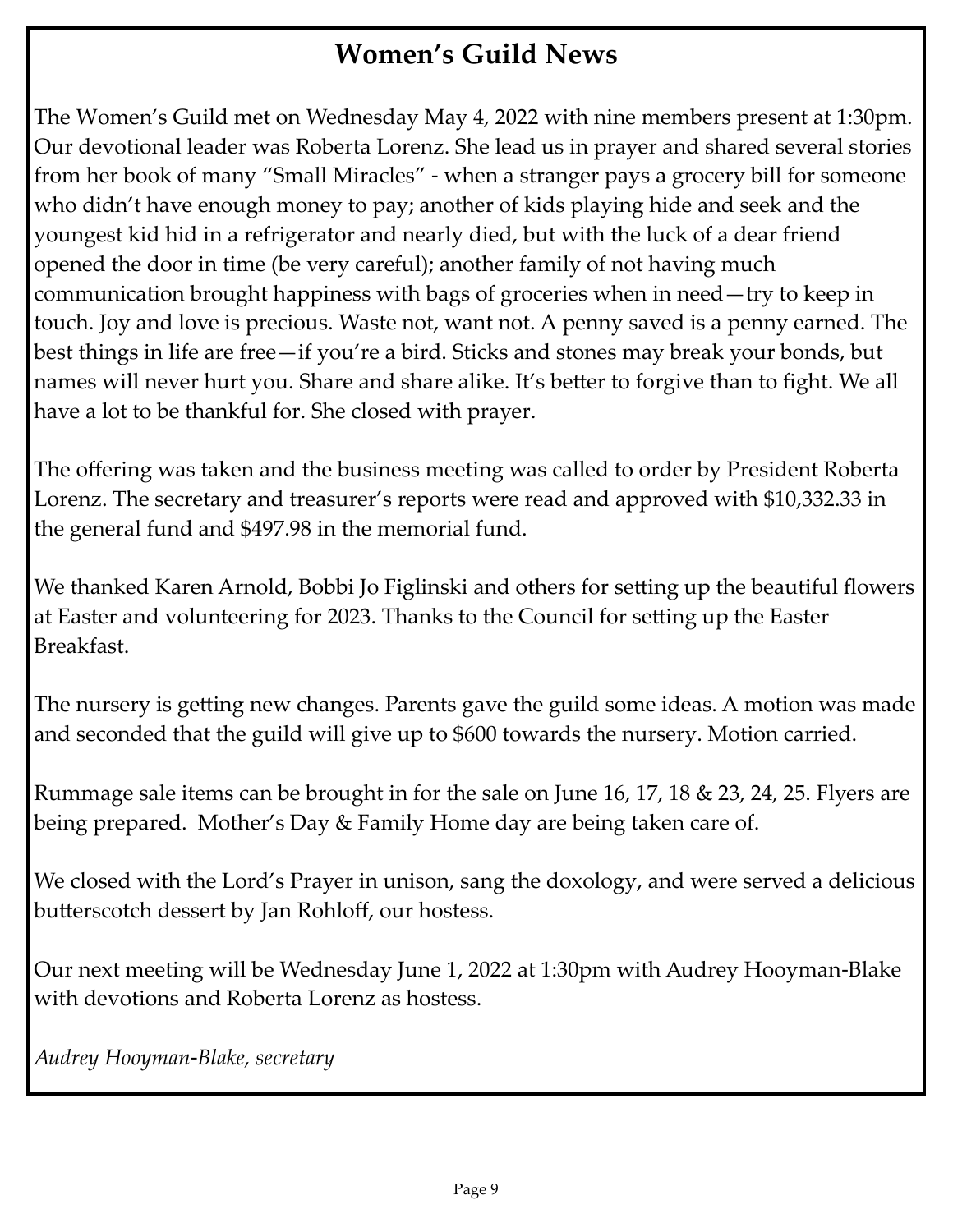# **June 2021**

**How to reach Pastor Moira: phone 715-851-3080 email pastormoira73@gmail.com**

**Pastor's In The Office** Tuesdays, Wednesdays & Thursdays Please call/text to make sure

**Sunday Schedule: Trinity ~ 8:45am Worship Black Creek ~ 10:15 am Worship Cecil ~ 7pm** (through September4th)

| Sunday                                                                                                                              | Monday          | Tuesday                                                | Wednesday                                     | Thursday                       | Friday                                                           | Saturday                                              |
|-------------------------------------------------------------------------------------------------------------------------------------|-----------------|--------------------------------------------------------|-----------------------------------------------|--------------------------------|------------------------------------------------------------------|-------------------------------------------------------|
| Key to locations:<br><b>BC</b> = St. John's Black Creek<br>$T = Trinity$<br>C = St. John's Cecil<br><b>ALC</b> = Ascension Lutheran |                 |                                                        | $\mathbf{1}$<br>1:30pm BC<br>Women's<br>Guild | $\overline{2}$                 | $\overline{\mathbf{3}}$<br>4pm C<br>Wedding<br>rehearsal         | $\boldsymbol{4}$<br>1pm C Bonnin<br>Marcks<br>Wedding |
| 5 Communion<br><b>TJ SCRIP</b><br>Pentecost<br>Wear RED<br>for the Spirit                                                           | $6\phantom{1}6$ | 7                                                      | $\boldsymbol{8}$                              | 9                              | 10<br>Pastor at WI Conference Annual Meeting<br>(through Sunday) | 11                                                    |
| 12<br>Randy Miller<br>leads worship<br>Conference<br><b>Mtg</b>                                                                     | 13              | 14<br>T 2pm New<br>Hope Circle<br>6:30pm BC<br>Council | 15<br>5-7pm ALC<br>Pantry                     | 16                             | 17<br><b>Black Creek Rummage Sale</b><br>8am - 5pm (each day)    | 18<br>9-11am ALC<br>Pantry                            |
| 19<br>Father's Day                                                                                                                  | 20              | 21                                                     | 22                                            | 23<br>9am C Closet<br>work day | 24<br><b>Black Creek Rummage Sale</b><br>8am - 5pm (each day)    | 25                                                    |
| 26                                                                                                                                  | 27              | 28<br>Noon-3pm C<br>Closet                             | 29                                            | 30                             | July 1                                                           | July 2                                                |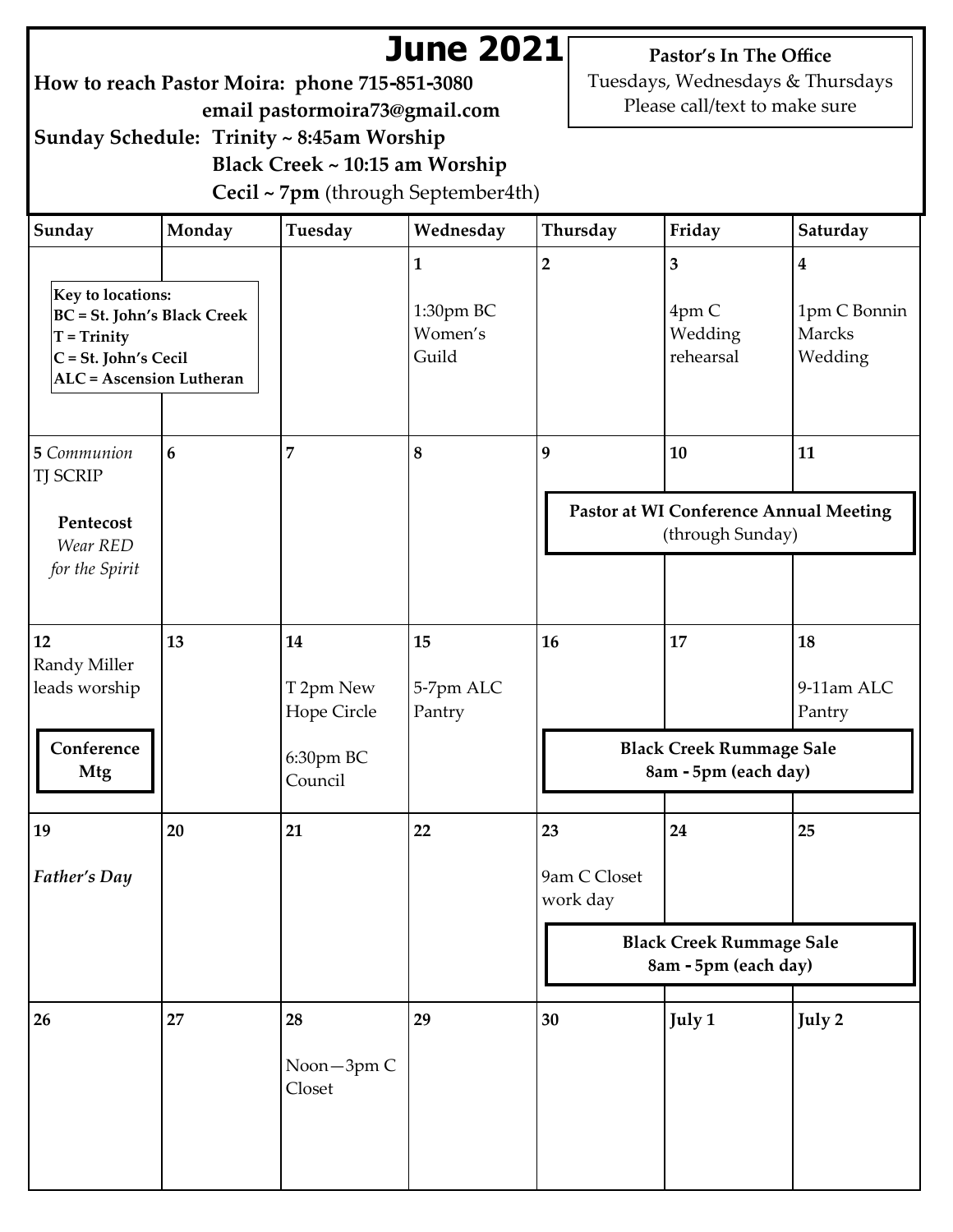# **Church Garden…**



At the May congregational

meeting we approved moving forward with the idea of a church garden to provide fresh produce to folks in need in our communities through our local food pantries. We hope to plant our first crops next Spring (2023) which means we've got work to do this summer, fall, and winter.

Pastor Moira has a list of names of folks who have already expressed interest in the project, but maybe you're interested and haven't let her know? Drop her an email, text, or call and we'll get you on the garden info list.

First we get the gardening team together (and maybe get ourselves a snazzy name … Garden of Eating?), and make more official plans for the garden—scale drawings; budgets for raised beds, fencing, a greenhouse, and a storage shed; contacting digger's hotline so we don't cause problems; checking with the fire department and the village about building codes (how we can or can't put up a fence, do we need a permit for a fence, or a greenhouse, etc.); ideas about how we can rotate garden care (planting, weeding, watering, and general maintenance). We also need to send folks out to talk with our local food pantries about their distribution schedules, what produce would be best for us to provide, and how we can get the produce to them in a timely manner for their clients.

> *We're hoping to get the team together in late June or early July so stay tuned for meeting dates and times.*

# **News From The** *I* **All Scripture Readings**

## **Sunday June 5, 2022**

*Pentecost* Acts 2.1-21 John 14.15-27

## **Sunday June 12, 2022**

*Randy Miller leads worship* Proverbs 8.22-31 Romans 5.1-5

## **Sunday June 19, 2022**

*Father's Day* 1 Kings 19.1-15a Galatians 3.23-29

# **Sunday June 26, 2022**

2 Kings 2.1-14 Psalm 77

# **Sunday July 3, 2022**

Galatians 6.7-10 Luke 10.1-11

## **Sunday July 11, 2022**

Colossians 1.1-14 Luke 10.25-37